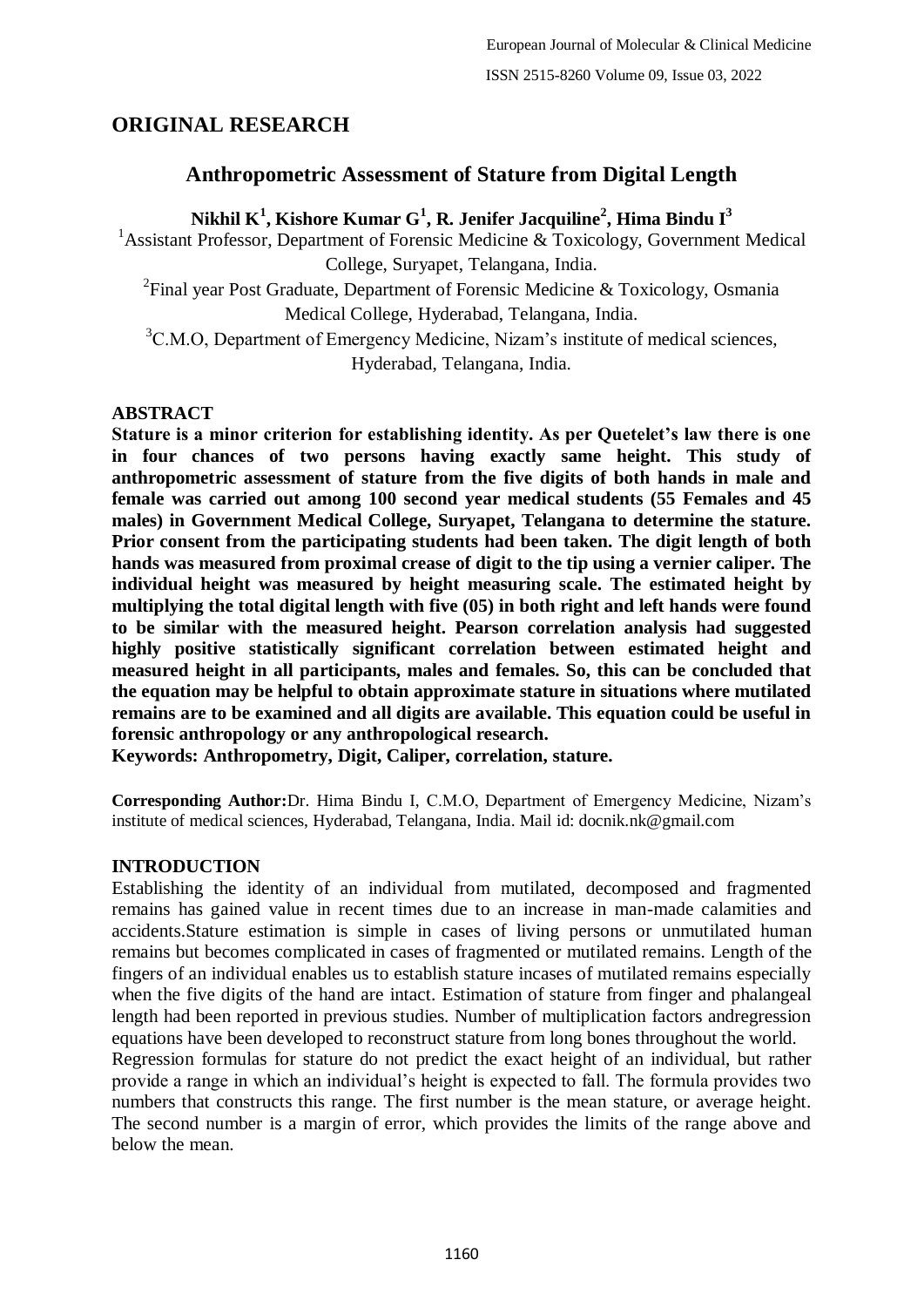Therefore, the aim of this study is to establish a correlation between total length of five digits of the hands and measured stature with amultiplication factor.

### **MATERIALS & METHODS**

The study was conducted among second year medical students of2019-2020 batch, Govt. Medical college, Suryapet, in the Department of Forensic Medicine and toxicology. Atotal 100 students (55 Females and 45 males) of 19 to 23 year of age had participated. Prior consent was obtained from the participating students. Significant deformities ofdigits and stature were excluded.[1-4] Individual height (in cm) was measured as vertical distance from the vertex tothe heel making the participant stand erect on the plane floor with bare foot with shoulder blocks and buttocks touching the wall, Palms of hand turned inwards and fingers horizontally pointing downward. Anthropometerwas placed in straight vertical position in front of the subject with the head oriented in eye-ear-eye plane(Frankfurt Plane). The movable rod of the anthropometer was brought in contact with vertex in the mid sagittalplane.<sup>[5,6]</sup>The length (in cm) of the five digits of rights and left hands were measured with the help of Vernier caliper. The distance from the proximal flexor crease till the tip of the finger was taken as digital length. The stature was estimated from the five digits length by a hypothesized formula as follows:

Estimated Stature  $(ES)$  = Total length of five digits of right/left hand x 5. All the measured data were entered and statistical analysis done by Microsoft Excel.

### **RESULTS**

The height of the individual was measured. The height was found higher in males (172.02  $\pm 6.03$  cm) compared to females (158.30  $\pm 6.03$ cm). The total digital length also was found more in males than females for both the hands.

|                              | Total $(n=100)$   | Males $(n=45)$    | Females $(n=55)$  |  |  |  |
|------------------------------|-------------------|-------------------|-------------------|--|--|--|
| Measured height              | $163.64 \pm 9.01$ | $172.02 \pm 6.03$ | $158.30 \pm 6.03$ |  |  |  |
| Total digital length (right) | $35.42 \pm 3.52$  | $37.38 \pm 3.08$  | $34.16 \pm 3.22$  |  |  |  |
| Total digital length (left)  | $35.61 \pm 3.41$  | $36.95 \pm 3.53$  | $34.75 \pm 3.06$  |  |  |  |
| Estimated height             | $164.78 \pm 9.56$ | $173.42 \pm 6.10$ | $160.28 \pm 5.83$ |  |  |  |

**Table 1:showing the mean and standard deviation of the parameters.**

| Table 2: correlation analysis between measured and estimated heights. |  |  |  |
|-----------------------------------------------------------------------|--|--|--|
|                                                                       |  |  |  |

| <b>Parameters</b>            | <b>Estimated Height</b> | <b>Estimated Height</b> | <b>Estimated Height</b> |
|------------------------------|-------------------------|-------------------------|-------------------------|
|                              | Total $(N=100)$         | Males $(N=45)$          | Females $(N=55)$        |
| Total Digital Length   0.991 |                         | 0.990                   | 0.980                   |
| (Right)                      | $(p=0.000)$             | $(p=0.000)$             | $(p=0.000)$             |
| Total Digital Length   0.993 |                         | 0.991                   | 0.982                   |
| (Left)                       | $(p=0.000)$             | $(p=0.000)$             | $(p=0.000)$             |

The estimated height by multiplying the total digital length with five (05) in both right and left hands were found to be similar with the measured height. Pearson correlation analysis had suggestedhighly positive statistical significant correlation between estimated height and measured height in all participants, males andfemales.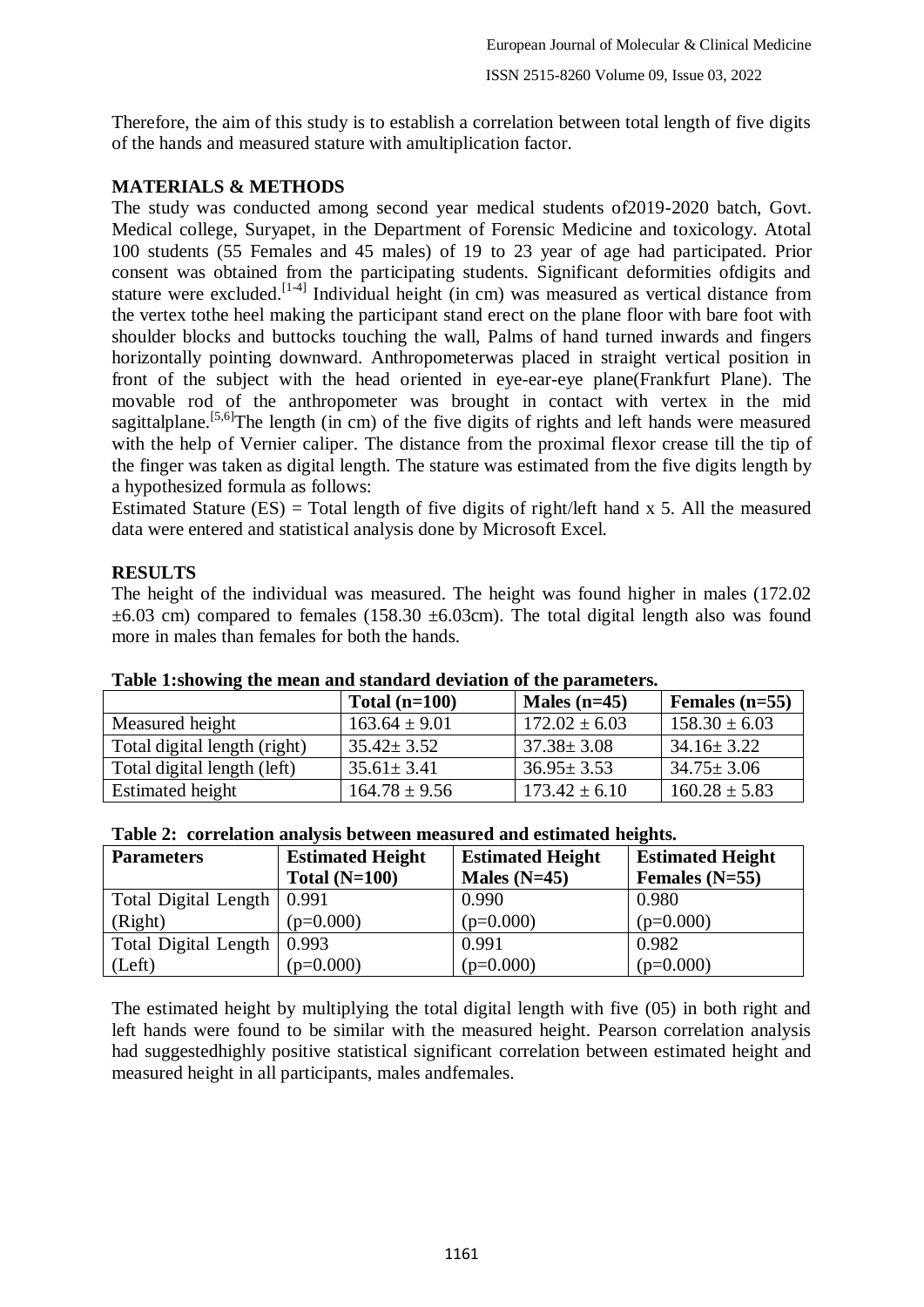

**Figure 1: showing positive correlation between measured height and estimated height.Coefficient of correlation was calculated; r = 0.57.**

### **DISCUSSION**

Though estimation of stature from long bones is preferable due to higher correlation coefficient, practical difficulty arises with mutilated remains where probability of fragmentation is greater in long bones. The stature of a person has a direct proportional relationship with various body parameters of that individual. Various studies had indicated that anthropometric parameters of the upper extremity werereliableto estimate individual height. Similarly, the present study showed correlation between estimated height from five digits and measured height.<sup>[7,8]</sup>

Tyagi et al studied the subjects from Delhi and found positive correlation between stature and finger lengths and have suggested that index finger was best for the prediction of stature in both males and females.<sup>[9]</sup> Jasuja et al had studied the hand and four phalange lengths in 60 subjects belonging to Jat Sikhs community. The researchers had observed correlation coefficient that ranged from 0.215 to 0.681 and concluded that stature could be estimated from studied parameters

In the present study, digits of both right and lefthands were taken as parameter to measure the stature of the individual and a statistically significant correlation ( $p= 0.000$ ) was found in between estimated statureand measured stature. In the present study, the direct relation ofheight was established with a multiplication factor five.  $[10]$ 

Mean stature, higher in males as compared to females was found similar with the present study.Females had higher correlation than males. In the present study, both males and females had similar correlation and it was observed with both right and left hands ( $p =$ 0.000). Calculated stature was found close to the actual height with  $\pm 10$  cm difference in most of the cases which was not similar in the present study, where calculated stature was similar to the measured height in both males and females.

Estimation of stature from bones especially longer bones were preferable because of higher correlation coefficient and small error of estimate. Of all fingers the ring finger is the best to calculate height of the individual. All the three phalanges of each finger were studied for stature estimation in both the sexesand was evident that as the range of error of stature estimation remains almost same from all the phalanges therefore any phalangeal length may be used for this purpose. In the present study, all the phalanges of all five fingers were used to estimate the stature.